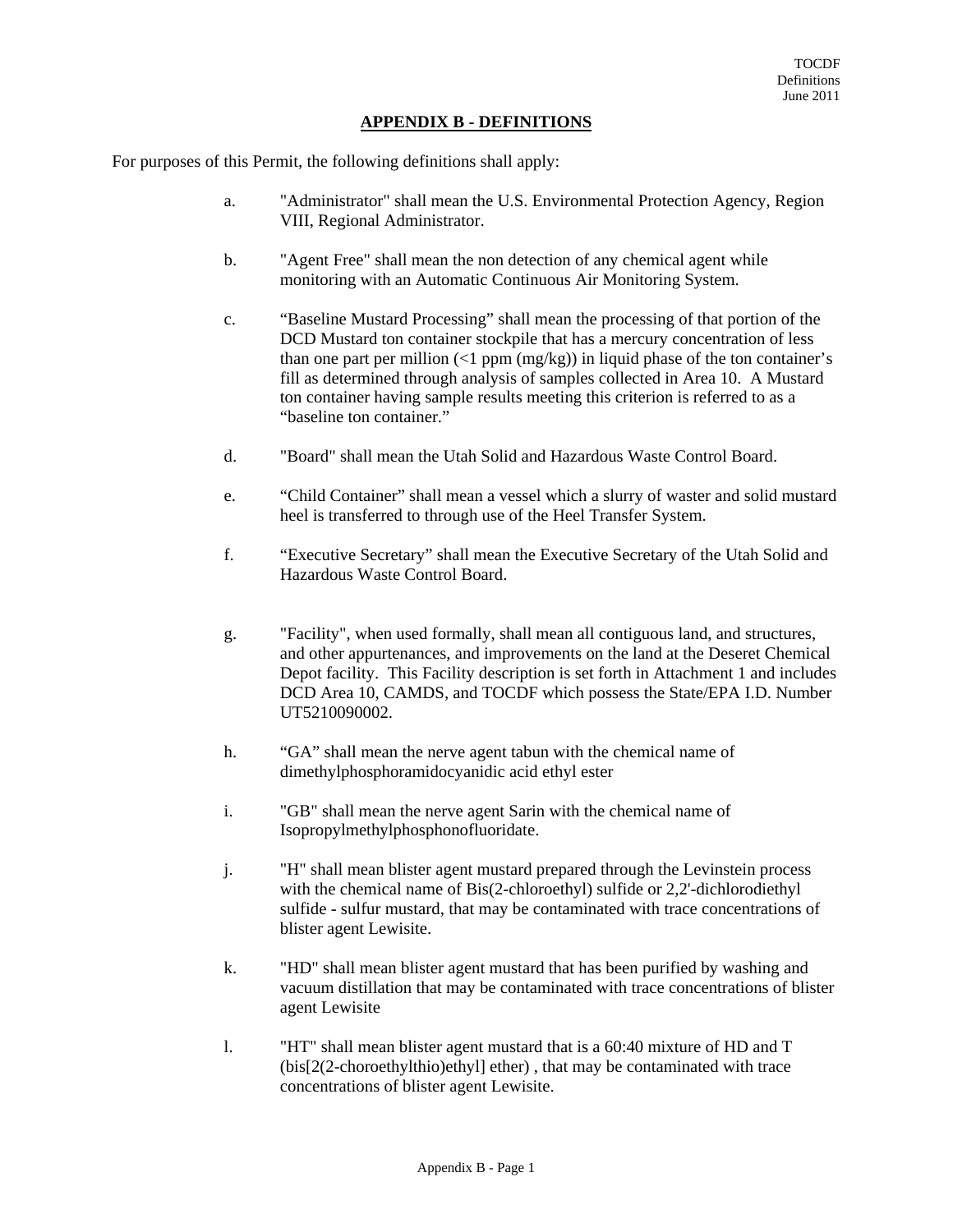- m. "HSWA" shall mean the Hazardous and Solid Waste Amendment of 1984.
- n. "Hazardous Waste Constituent" shall mean any constituent identified in R315- 50-10, or any constituent identified in Appendix IX of 40 CFR Part 264.
- o. "Hazardous Waste" shall mean a solid waste, or combination of solid wastes, which because of its quantity, concentration, or physical, chemical, or infectious characteristics may cause, or significantly contribute to, an increase in mortality or an increase in serious irreversible, or incapacitating reversible, illness; or pose a substantial present or potential hazard to human health or the environment when improperly treated, stored, transported, or disposed of, or otherwise managed. The term hazardous waste includes hazardous constituents defined above.
- p. "L" shall mean blister agent Lewisite with the chemical name (2-chlorovinyl) arsine that may exist at trace concentrations in mustard bulk containers and munitions.
- q. "Non-Baseline Mustard Processing" shall mean the processing of that portion of the DCD mustard stockpile that does not meet the definition of baseline processing. Items meeting the non-baseline definition are 1) Mustard ton containers and contents having a mercury concentration equal to or greater than one part per million (mg/kg) in the liquid portion of the ton container's fill as determined through analysis of samples collected in Area 10, and 2) all HT and HD mortars.
- r. "On Site Container ( ONC )" shall mean the vapor-tight overpack container in which all munitions, with the exception of the spray tanks and the MK116 bombs which are currently stored in a different overpack-transport container, will be transported from the stockpile storage area to the Tooele Chemical Agent Disposal Facility (TOCDF) and stored prior to processing.
- s. "Parent TC" shall mean a Mustard Ton Container which a slurry of water and solid mustard heel is transferred from through use of the Heel Transfer System.
- t. "RCRA" shall mean the Resource Conservation and Recovery Act of 1976, as amended by HSWA in 1984.
- u. "Release" shall mean any spilling, leaking, pouring, emitting, empstying, discharging, infecting, pumping, escaping, leaching, dumping, or disposing of hazardous wastes (including hazardous constituents) into the environment (including the abandonment or discarding of barrels, containers, and other closed receptacles containing hazardous wastes or hazardous waste constituents).
- v. "Significance Level" shall mean the observed level of contamination that has been determined to be allowed to remain. While the concentration of a significance level is above background concentrations, the observed level must be below applicable maximum contaminant limits established under the federal Safe Drinking Water Act, water classification standards, or below applicable air quality standards.